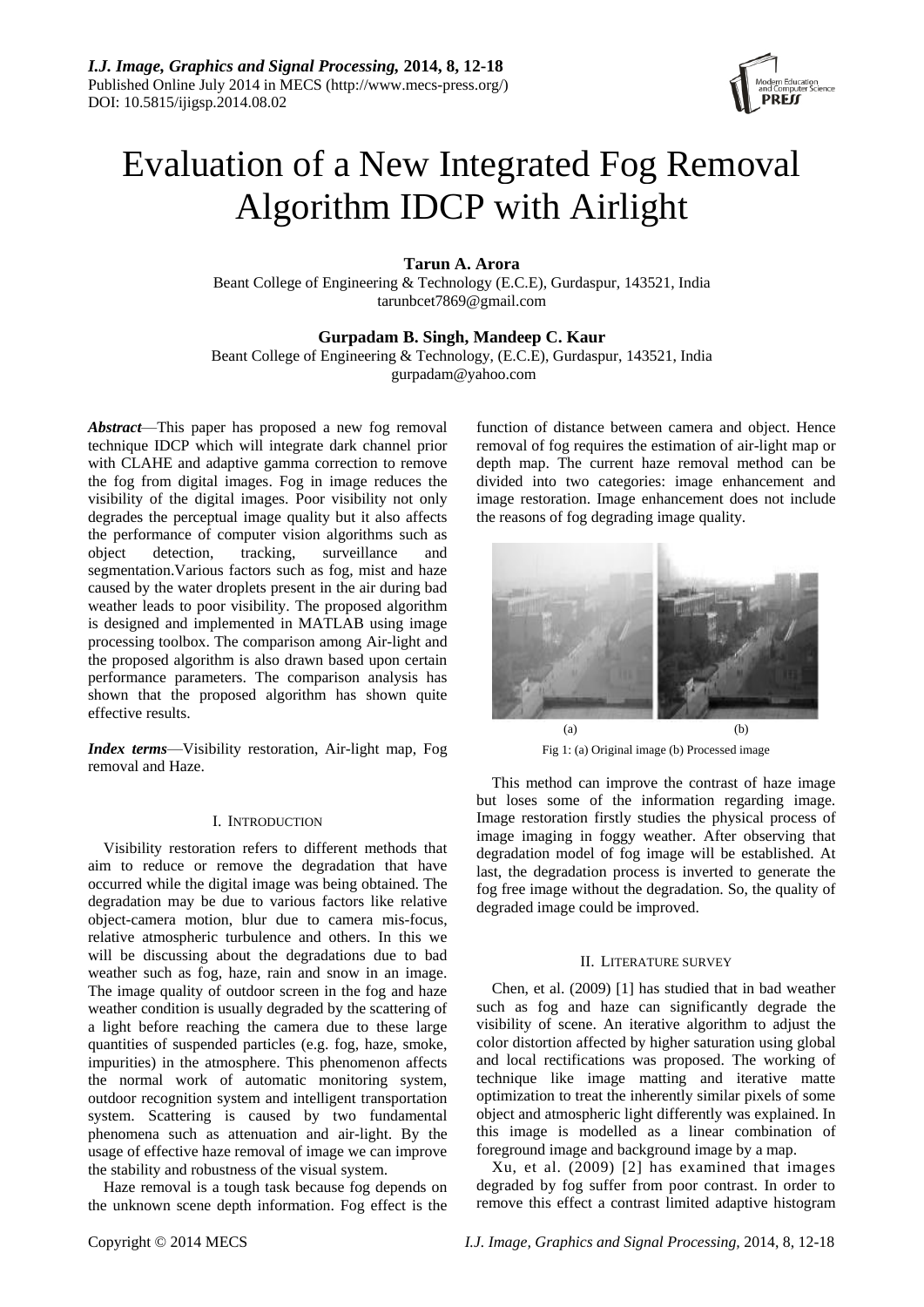equalization (CLAHE)-based method was proposed. To clip the histogram this method establishes a maximum value and redistributes the clipped pixels equally to each gray level. This algorithm is performed in three steps; firstly the color images captured by camera in foggy is converted from RGB (Red, Green and blue) color space to HSI space. The reason behind the conversion is the HSI (Hue, Saturation and Intensity) represents colors similarly how the human eye sense color. The HSI color represent attractive color model for image processing applications. Second, the intensity component of the image is processed by CLAHE. The hue and intensity remain unchanged. A new HSI image is obtained. Finally the new image in HSI color space is converted back to RGB color space to get the original image without degradations.

Wang, et al. (2010) [3] has explored that haze removal from the image depend upon the unknown depth information. This algorithm is based on the atmospheric scattering physics-based model. In this on selected region a dark channel prior is applied to obtain a novel estimation of atmospheric light. This model is based upon some observation on haze free outdoor image. The intensity of dark channel calculated gives rough approximation of the thickness of haze.

Yu, et al. (2011) [4] has proposed a novel fast defogging method from a single image based on the scattering model. A white balancing is used prior to the scattering model applied for visibility restoration. Then an edge-preserving smoothing approach based on weighted least squares (WLS) optimization framework to smooth the edges of image. At last inverse scene albedo is applied for recovery process.

Shuai, et al. (2012) [5] discussed problems regarding the dark channel prior of color distortion problem for some light white bright area in image. An algorithm to estimate the media function in the use of median filtering based on the dark channel was proposed. After making media function more accurate a wiener filtering is applied. By this fog restoration problem is converted into an optimization problem and by minimizing mean square error a clearer, finally fog free image is obtained.

Cheng, et al. (2012) [6] has proposed a lowest channel prior for image fog removal. This algorithm is simplified from of dark channel prior. It is based on a key fact that fog-free intensity in a color image is usually a least value of tri-chromatic channels. In dark channel prior to estimate the transmission model it performs as a minimum filter for lowest intensity. This filter leads to halo artefacts, specifically in the neighbourhood of edge pixels. In this algorithm instead of minimum filter they utilises exact O(1) bilateral filter based on the raised cosines function to the weight value of neighbour to get fog-free image.

Xu, et al. (2012) [7] has recommended a model based on the physical process of imaging in foggy weather. In this model a fast haze removal algorithm which is based on a fast bilateral filtering with dark channel prior is explained. Firstly, the atmospheric scattering model is used to describe the formation of haze image. Then an

estimated transmission map is formed using dark channel prior. Then it is combined with gray scale to extract the refined transmission map by using fast bilateral filter instead of soft matting. The reason why the image is dim after the use of dark channel prior is observed and a transmission map formula is proposed to restore the color and contrast of the image.

Kang, et al. (2012) [8] has proposed a single image based rain removal frame work by properly formulating rain removal as an image decomposition problem based on MCA (morphological component analysis). Before applying a proposed method image is decomposed into low and high-frequency parts using a bilateral filter. By using sparse coding and dictionary learning algorithms the high frequency part is decomposed into rain component and non-rain component. Sparse coding is a technique of finding a sparse representation for a signal with a small number of nonzero or significant coefficients corresponding to the atoms in a dictionary. After this pre-processing step the proposed MCA (morphological component analysis)-based image decomposition to the HF part that can be further decomposed into the rain component.

Tripathi, et al. (2012) [9] has studied that fog formation is due to air-light and attenuation. Air-light increases the whiteness and attenuation increases the contrast in the scene. So a method is proposed which use bilateral filter to recover scene contrast and for the estimation of light. In this algorithm both pre and post processing steps are performed. Histogram equalization is used as pre processing to increase the contrast of the image prior to fog removal and also help to get better estimation of air-light map. Histogram stretching is used as post processing for increasing the contrast of fog removed image.

Tripathi, et al. (2012) [10] has proposed an algorithm which use anisotropic diffusion for estimation of air-light. For color image RGB (red, green and blue) and HSI (Hue, saturation and intensity) models are used.

Wei, et al. (2013) [11] has proposed a fast single image de-hazing algorithm based on the atmospheric scattering model. The proposed algorithm use numerical correction for the phenomenon. Firstly a dark channel phenomenon is applied via optical method, and approach for solving the parameter in atmospheric scattering is derived. Secondly a gray-scale opening operation and fast joint bilateral techniques, to calculate the global atmospheric light is used. Finally, to calculate the scene albedo (reflection coefficient) the model is inverted.

Im, et al. (2013) [12] has proposed a novel contrast enhancement method for backlit images that consists of three steps: i)computation of the transmission coefficients using the dark channel prior ii) generation of multiple images having different exposures based on the transmission coefficients and iii) image fusion. This approach first extracts under-exposed regions using the dark channel prior map, and then performs spatially adaptive contrast enhancement.

Kil, et al. (2013) [13] has recommended a de-hazing algorithm based on dark channel prior and contrast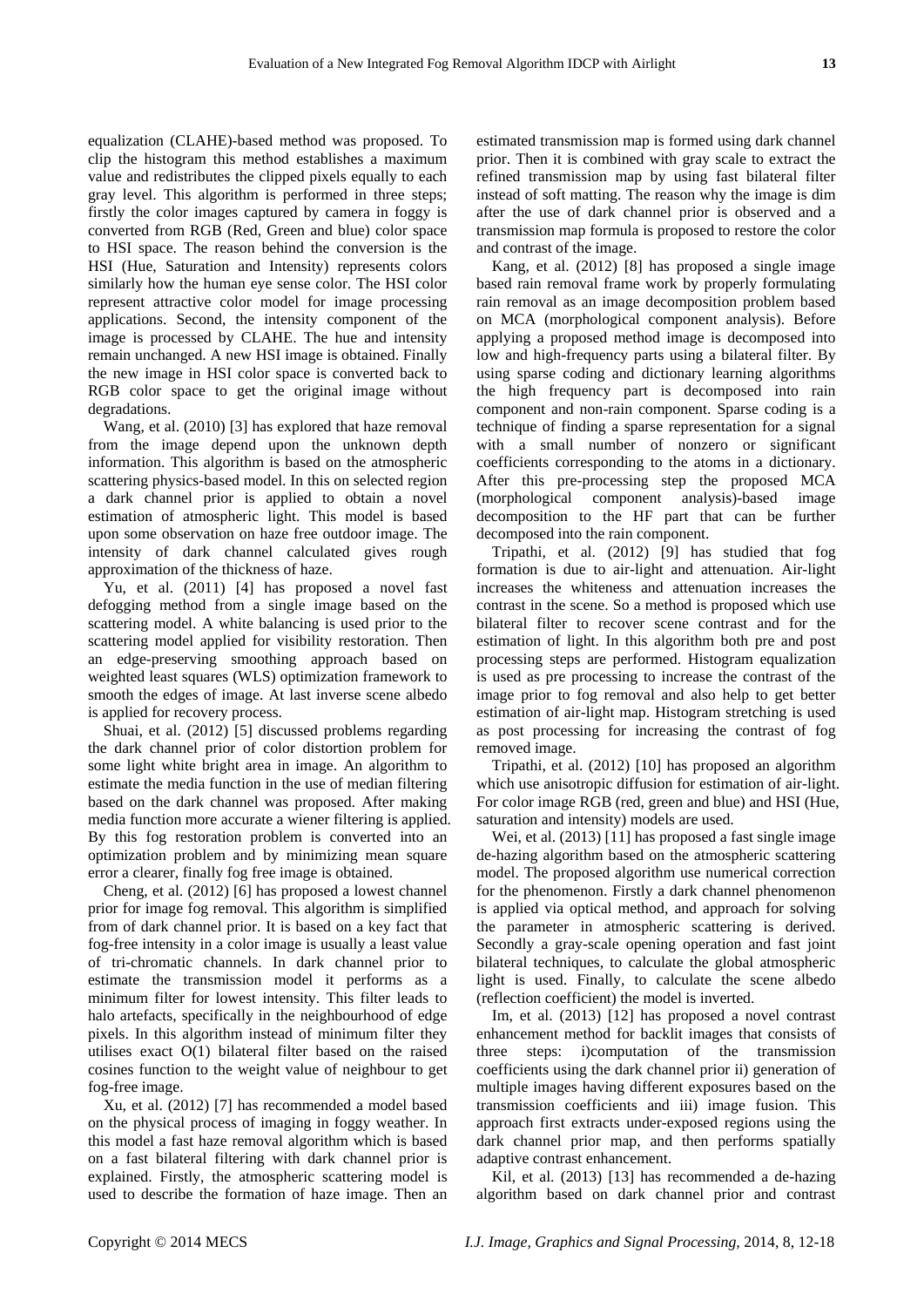enhancement methods. They combined the advantages of these two conventional approaches for keeping the color while de-hazing process. An optimization function is proposed to balance between the contrast and colors distortion, where the contrast measure follows the conventional image statistics and the hue component is used to constrain the color changes.

Noh, et al. (2013) [14] has proposed a de-hazing method for single image on super-pixel domain. They applied Dark Channel Prior to the super pixel, instead on the conventional fixed size patch, to estimate the transmission map. They exploited quick shift algorithm to estimate the transmission map.

Long, et al. (2013) [15] has presented a simple, but effective, method for single remote sensing image haze removal. They used Dark Channel Prior to remove the effect of atmospheric light and roughly estimate the atmospheric veil. A low pass Gaussian filter was used to refine the atmospheric veil. To eliminate the color distortion image was recomputed.

Ullah, et al. (2013) [16] has observed that chromatic effects of image scattering can be reversed for retrieval of image information. The proposed model considers chromatic as well achromatic aspects of the image to define the Dark Channel prior. Contrast of the restored images is refined by further color fidelity. Dark channel is applied such that result can be obtained for both high saturated pixels and moderately saturated pixels. This model use the HIS color model which is intuitive based on the Intensity (I) and the Saturation (S) components of the foggy pixels.

#### III. PROBLEM DEFINITION

Main foundation of complications when processing outdoor images is the existence of the noise, haze, fog or smoke which reduces the quality of image by decreasing the contrast of the captured objects. This dissertation proposes a new improved algorithm and alternatives for visibility restoration from a foggy or low density images. The proposed algorithm will integrate dark channel prior, CLAHE and adaptive gamma correction to achieve the objective of this research work.

The main advantage is the probability to handle both color images and gray level images since the ambiguity between the presence of fog and the objects with low color saturation is resolved by presumptuous only small objects can have colors with low intensity. The algorithm is controlled only by a few parameters and consists in: atmospheric veil inference, image restoration and smoothing, tone mapping.

In order to performance comparison, different metrics of images and complexity theory will be considered. An appropriate comparison will be drawn among proposed technique and previous well known techniques.

IV. PROPOSED ALGORITHM (IDCP)

- **Step I.** Read the Input image
- **Step II.** Now CLAHE on L<sup>\*</sup>a<sup>\*b</sup> color space operation will be applied to balance the effect of the light and colors.
- **Step III.** Now Dark channel prior will come in action to reduce the effect of fog from digital image.
- **Step IV.**Now adaptive gamma correction will be applied as a post processing operation to enhance the brightness of the system.
- **Step V.** Now we will get the final image which has been visibly restored.

**A. CLAHE on L\*a\*b color space:-**Contrast limited adaptive histogram equalization short form is CLAHE. This method does not need any predicted weather information for the processing of hazed image. Firstly, the image captured by the camera in foggy condition is converted from RGB (red, green and blue) color space is converted to LAB color space. A Lab color space is a [color-opponent](http://en.wikipedia.org/wiki/Opponent_process) space with dimension L for [lightness](http://en.wikipedia.org/wiki/Lightness_%28color%29) and (a,b) for the color-opponent dimensions, based on nonlinearly compressed [CIE XYZ color space](http://en.wikipedia.org/wiki/CIE_XYZ_color_space) coordinates.

**B. Dark channel prior**: - Dark channel prior is used for the estimation of atmospheric light in the de-hazed image to get the more proper result. This technique is mostly used for non-sky patches, as at least one color channel has very low intensity at some pixels. The low intensity in the dark channel is mainly due to three factors:-

- i. Shadows(shadows of car, buildings etc)
- ii. Colourful objects or surfaces(green grass, tree, flowers etc)
- iii. Dark objects or surfaces(dark tree trunk, stone etc)

As the outdoor images are usually full of shadows and color-ful, the dark channels of these images will be really dark. Due to fog (air-light), a haze image is brighter than its image without haze. So we can say dark channel of haze image will have higher intensity in region with higher haze. So, visually the intensity of dark channel is a rough approximation of the thickness of haze.

**C. Adaptive gamma correction:-**A nonlinear operation used to code and decode [luminance](http://en.wikipedia.org/wiki/Luminance_%28relative%29) or [tri](http://en.wikipedia.org/wiki/Tristimulus_value)[stimulus values](http://en.wikipedia.org/wiki/Tristimulus_value) in [video](http://en.wikipedia.org/wiki/Video) or [still image](http://en.wikipedia.org/wiki/Still_image) systems. Gamma correction defined by the following [power-law](http://en.wikipedia.org/wiki/Power_law) expression:

$$
V_{\text{out}} = A V_{\text{in}}^{\gamma}
$$

Where A is a constant and the input and output values are non-negative real values; in the common case of  $A = 1$ , inputs and outputs are typically in the range 0–1. A gamma value  $\gamma$ <1 is sometimes called an encoding gamma, and the process of encoding with this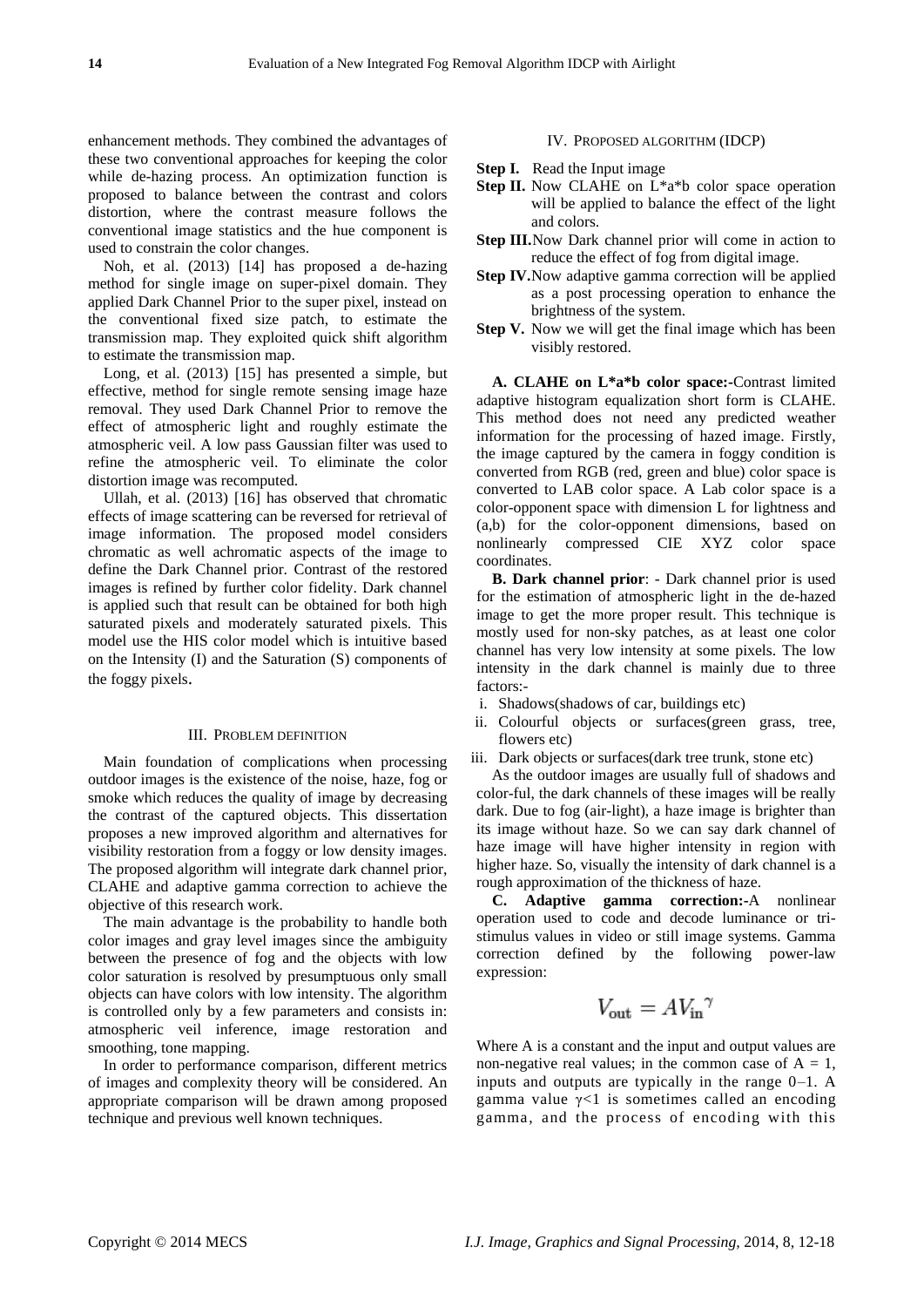compressive power-law nonlinearity is called gamma compression; conversely a gamma value  $\gamma$  1 is called a decoding gamma and the application of the expansive power-law nonlinearity is called gamma expansion.

## V. EXPERIMENTAL SET-UP

In order to implement the proposed algorithm; design and implementation has been done in MATLAB using image processing toolbox. In order to do cross validation we have also implement the histogram equalization and non linear enhancement technique. Table 1 is showing the various images which are used in this research work. Images are given along with their formats. All the images are of different kind and each image has different kind of the light i.e. more or less in some images.

|  |  | Table 1: Experimental images |  |
|--|--|------------------------------|--|
|--|--|------------------------------|--|

| Name           | Format | Size(KB) |
|----------------|--------|----------|
| 1              | .jpg   | 44.1     |
| $\overline{c}$ | .jpg   | 78.0     |
| 3              | .jpg   | 55.8     |
| 4              | .jpg   | 73.0     |
| 5              | .jpg   | 23.2     |
| 6              | .png   | 919      |
| 7              | .png   | 331      |
| 8              | .png   | 349      |
| 9              | .png   | 650      |
| 10             | .png   | 612      |
| 11             | .png   | 276      |
| 12             | .png   | 451      |
| 13             | .png   | 173      |
| 14             | .png   | 903      |
| 15             | .jpg   | 51.1     |

### VI. EXPERIMENTAL RESULTS

For the purpose of cross validation we have taken 15 different images and passed to the CLAHE and proposed algorithm. Subsequent section contains a result of one of the 15 selected images to show the improvisation of the proposed algorithm over the CLAHE. For rest of the figures we had given the result in terms of parameter and they are compared to show the comparison between the IDCP and CLAHE.



Fig 2 Foggy image

Fig 2 has shown the input image for experimental purpose. It has been clearly shown that the image contains a foggy image so the image is a foggy image, so the main objective is to remove it.



Fig 3: Air-light fog removed image

Fig 3 has shown the result of the existing Air-light algorithm. It has been clearly shown that the fog has been removed efficiently. But still some improvement is required to enhance the result further.



Fig 4: Proposed IDCP fog removed image

Fig 4 has shown the result of the proposed IDCP algorithm. It has been clearly shown that the fog has been removed more efficiently than image shown in figure 4.

### VII. PERFORMANCE ANALYSIS

This section contains the cross validation between existing and proposed techniques. Some well-known image performance parameters for digital images have been selected to prove that the performance of the proposed algorithm is quite better than the available methods.

Table 2 has shown the quantized analysis of the mean square error. As mean square error need to be reduced therefore the proposed algorithm is showing the better results than the available methods as mean square error is less in every case.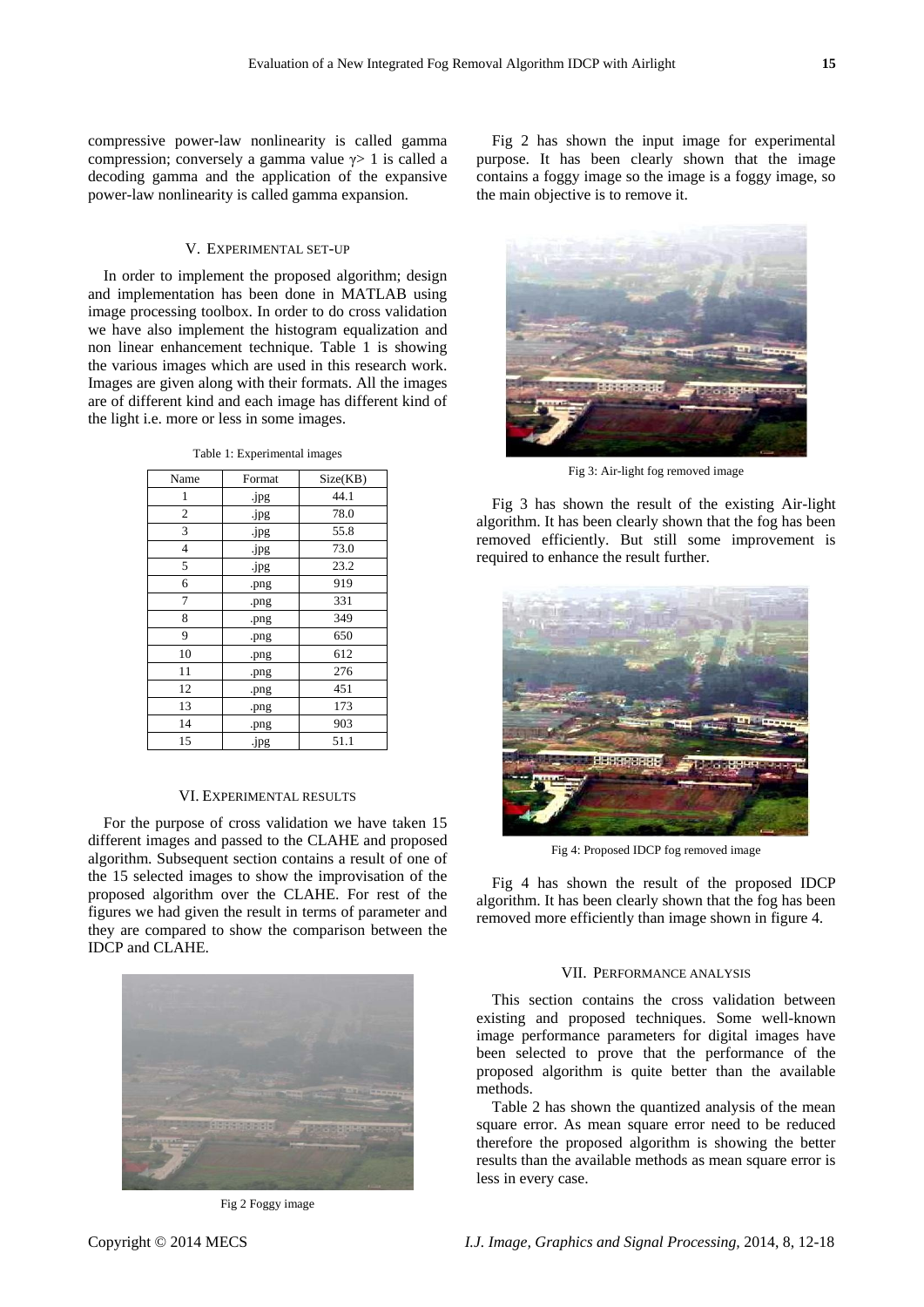| Image | Proposed | Air-light |
|-------|----------|-----------|
|       | 2200     | 31700     |
| 2     | 3620     | 20480     |
| 3     | 3520     | 25850     |
| 4     | 190      | 13240     |
| 5     | 210      | 4150      |
| 6     | 200      | 9330      |
| 7     | 160      | 12620     |
| 8     | 110      | 17590     |
| 9     | 150      | 22500     |
| 10    | 50       | 8800      |
| 11    | 60       | 29530     |
| 12    | 3020     | 19700     |
| 13    | 250      | 22120     |
| 14    | 240      | 10790     |
| 15    | 9370     | 50330     |

Table 2: Mean Square Error comparison

Table 3 has shown the quantized analysis of the Peak signal to noise ratio (PSNR). As PSNR need to be maximized therefore the proposed algorithm is showing better results than the available methods as PSNR is more in the case of IDCP.

Table 3: Peak Signal to Noise Ratio comparison

| Image | Proposed | Air-light |
|-------|----------|-----------|
| 1     | 29.6295  | 15.9868   |
| 2     | 15.6306  | 12.0795   |
| 3     | 18.7055  | 10.4750   |
| 4     | 30.9249  | 12.8124   |
| 5     | 30.1627  | 15.2777   |
| 6     | 30.4773  | 13.4669   |
| 7     | 32.8009  | 9.7530    |
| 8     | 39.2061  | 12.3253   |
| 9     | 33.3717  | 11.3896   |
| 10    | 54.2921  | 13.5830   |
| 11    | 48.6955  | 8.5199    |
| 12    | 16.1642  | 15.4564   |
| 13    | 28.3293  | 11.9585   |
| 14    | 28.7890  | 13.1875   |
| 15    | 13.4581  | 7.4816    |

Table 4 has shown the quantized analysis of the Geometric evaluation. As it need to be maximized therefore the proposed algorithm has shown the improved results than the available methods as geometric accuracy is more in the case of IDCP.

Table 4: Geometric Accuracy evaluation

| Image          | Proposed | Air-light |
|----------------|----------|-----------|
|                | 99       | 84.7048   |
| $\overline{2}$ | 84.1156  | 82.0321   |
| 3              | 85.3502  | 81.0029   |
| $\overline{4}$ | 99       | 82.8136   |
| 5              | 99       | 86.2392   |
| 6              | 99       | 82.9434   |
| 7              | 99       | 80.8188   |
| 8              | 99       | 82.7294   |
| 9              | 99       | 81.4923   |
| 10             | 99       | 82.4344   |
| 11             | 99       | 80.5199   |
| 12             | 92.1251  | 81.2548   |
| 13             | 98.8998  | 82.0678   |
| 14             | 99       | 82.6765   |
| 15             | 82.6182  | 80.1691   |

Table 5 has shown the analysis of the standard deviation. It is required to be minimized. It has improved results than the available methods as Standard deviation is either equal or less in the case of IDCP.

Table 5: Standard Deviation

| Image          | Proposed | Air-light |
|----------------|----------|-----------|
| 1              | 0.0079   | 0.0094    |
| $\overline{2}$ | 0.0094   | 0.0098    |
| 3              | 0.0099   | 0.0099    |
| $\overline{4}$ | 0.0062   | 0.0094    |
| 5              | 0.0057   | 0.0087    |
| 6              | 0.0082   | 0.0098    |
| 7              | 0.0062   | 0.0098    |
| 8              | 0.0054   | 0.0094    |
| 9              | 0.0054   | 0.0098    |
| 10             | 0.0051   | 0.0100    |
| 11             | 0.0019   | 0.0097    |
| 12             | 0.0099   | 0.0088    |
| 13             | 0.0066   | 0.0096    |
| 14             | 0.0064   | 0.0096    |
| 15             | 0.0094   | 0.0100    |

Table 6: Contrast Gain

| Image | Proposed | Airlight |
|-------|----------|----------|
| 1     | 21.0695  | 10.7637  |
| 2     | 4.8883   | 3.9749   |
| 3     | 7.0673   | 4.8276   |
| 4     | 19.5040  | 9.8415   |
| 5     | 21.3685  | 2.8275   |
| 6     | 22.6652  | 12.5764  |
| 7     | 19.1447  | 15.2516  |
| 8     | 24.7825  | 11.3823  |
| 9     | 24.9468  | 11.1800  |
| 10    | 26.2248  | 8.2217   |
| 11    | 20.6690  | 11.7348  |
| 12    | 8.5805   | 3.2643   |
| 13    | 17.3058  | 9.7510   |
| 14    | 18.4754  | 6.0982   |
| 15    | 3.1283   | 1.1611   |

Table 6 has shown the comparative analysis of the contrast gain between the Air-light and the IDCP. The table has shown that the proposed algorithm has better contrast gain in every case. Therefore the proposed algorithm has shown significant improvement in result except one case.



Fig 5: Mean Square Error comparison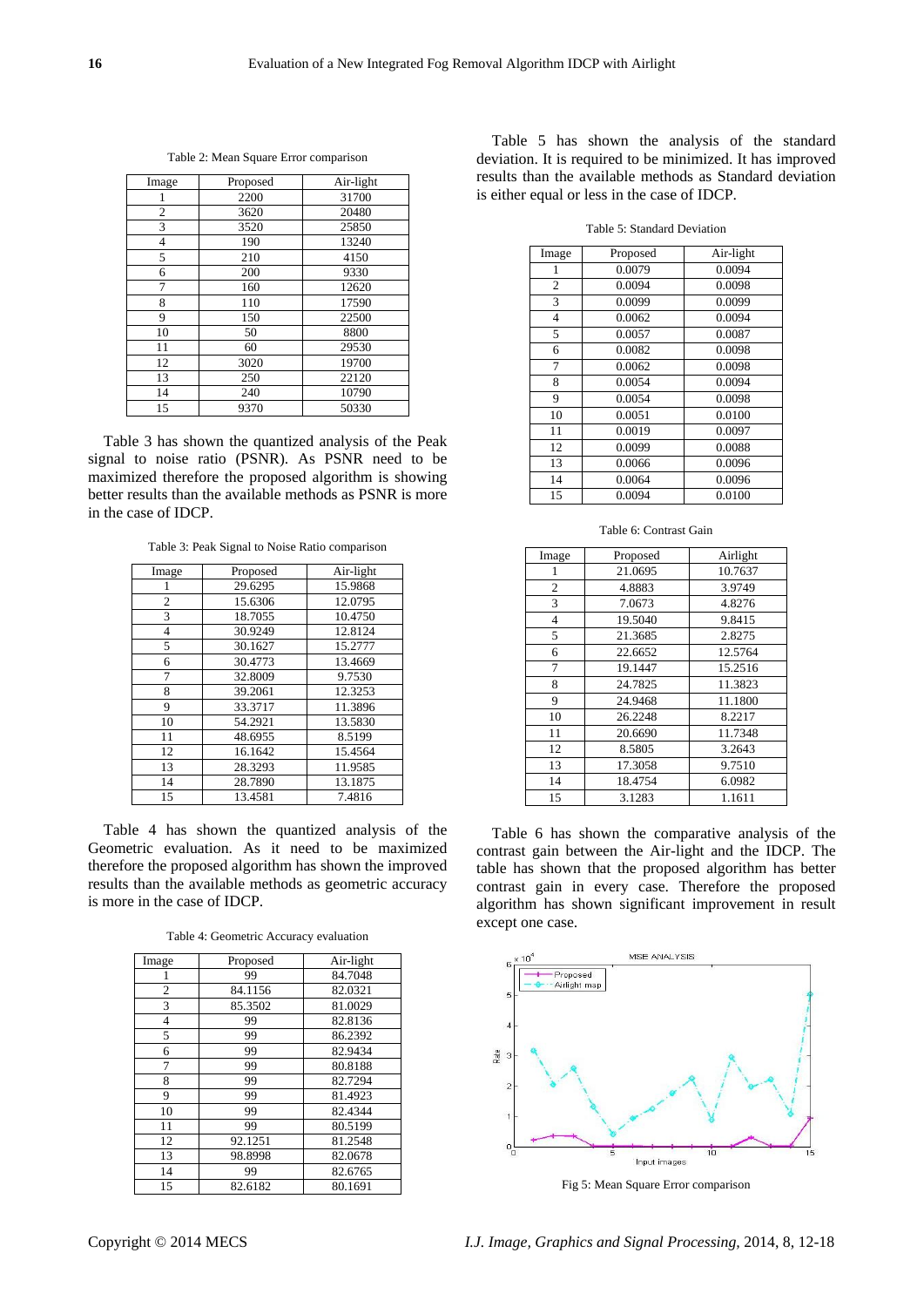Fig 5 has shown the quantized analysis of the mean square error. As mean square error need to be reduced therefore the proposed algorithm is showing the better results than the available methods as mean square error is less in every case.



Fig 6: Peak Signal to Noise Ratio comparison

Fig 6 has shown the quantized analysis of the Peak signal to noise ratio (PSNR). As PSNR need to be maximized therefore the proposed algorithm is showing the better results than the available methods as PSNR is more in the case of IDCP.



Fig 7: Geometric Accuracy evaluation

Fig 7 has shown the quantized analysis of the Geometric accuracy evaluation. As it need to be maximized therefore the proposed algorithm has shown the improved results than the available methods as geometric accuracy is more in the case of IDCP.



Fig 8 has shown the analysis of the standard deviation. It is required to be minimized. It has also shown significant improvement because in the most of the cases the proposed algorithm has minimized standard deviation. But in certain cases it is more but not much so it is also acceptable.



Fig 9 has shown the comparative analysis of the contrast gain between Air-light and the IDCP. The figure has shown that the proposed algorithm has better contrast gain in every case. Therefore the proposed algorithm has shown significant improvement in all case.

## VIII. CONCLUSION

Fog removal algorithms become more useful for many vision applications. It is found that most of the existing researchers have neglected many issues; i.e. no technique is better for different kind of circumstances. The existing methods have neglected the use of gamma correction and histogram stretching to reduce the noise problem which will be presented in the output image of the existing fog removal algorithms. To reduce the problems of existing literature a new integrated algorithm has been proposed that has integrated the dark channel prior with CLAHE to enhance the results further.The proposed algorithm is designed and implemented in MATLAB using image processing toolbox. The comparison among Air-light and the proposed algorithm is also drawn based upon certain performance parameters. The comparison analysis has shown that the proposed algorithm has shown quite effective results. The main scope of the proposed algorithm is to improve the accuracy of the Intelligent Transportation System (ITS) especially when lane detection kinds of application come in action in VANETs. Therefore the proposed algorithm will become more useful in to preventing the road accidents as accidents rate is growing day by day due to poor driving and more traffic.

#### **REFERENCES**

[1] Chen, Mengyang, et al. "Single image defogging." Network Infrastructure and Digital Content, 2009. IC-NIDC 2009. IEEE International Conference on. IEEE, 2009.